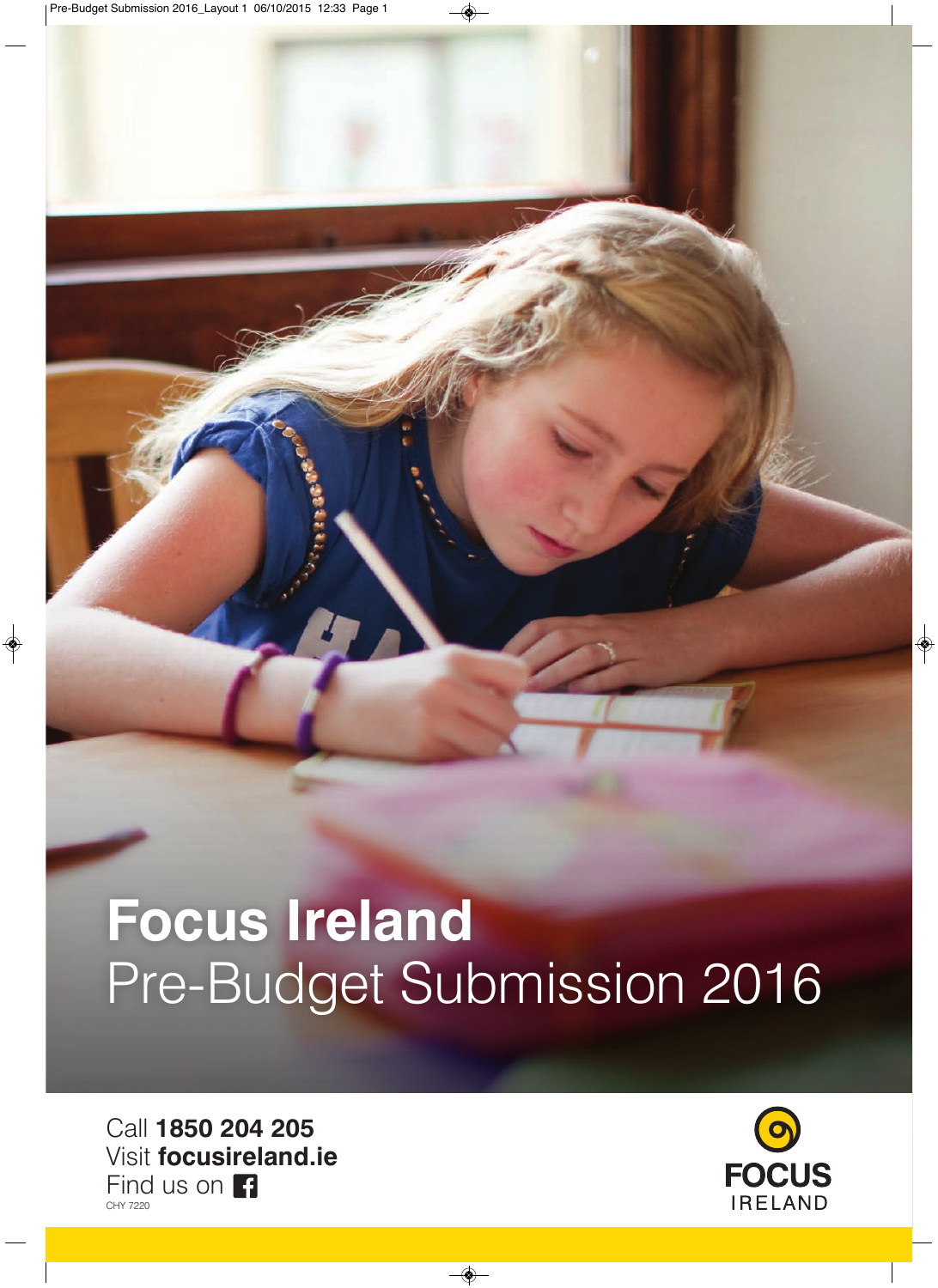### **Introduction**

As one of Ireland's leading charities providing quality services, support and housing to people who are homeless – or at risk of losing their home – Focus Ireland has seen the devastating effects the economic crash has had on our society.

—————————————————————————————————————————————————————

Ireland is working towards recovery but at the same time many of our most vulnerable citizens are in worse situations than ever.

Focus Ireland warned in our Pre-Budget Submission in 2012 that many families and single people were at a tipping point between home and homelessness. We warned there would be a crisis of family homelessness unless action was taken.

At this time 8 families a month were becoming homeless in Dublin. This has now rocketed, with an average of 67 families becoming homeless in Dublin alone every month this year.<sup>1</sup>

Focus Ireland and other NGO's are working hard to cope with the growing homeless crisis. There is a lot of good work being done in partnership with the Government, departments, DRHE, DCC and Local Authorities around the country. This work aims to prevent people from becoming homeless in the first place and to support others while they are homeless.

Focus Ireland always acknowledges these positive collaborations. However, we must never shy

away from highlighting where and when more must be done. Budget 2016 has the power to stem the flow of families and single people becoming homeless every month. The situation is an emergency and the harsh truth is it will continue to get worse if action is not taken in the Budget to drastically cut the numbers becoming homeless.

#### **Budget 2016 must include immediate action to ease the crisis**

Ireland is currently experiencing a series of interlinked crises in the area of housing. There is an overall shortage of housing units, a particular shortage of affordable social housing, increasing private rents and a high level of unsustainable mortgage arrears.

For a variety of reasons, the residential building sector has not recovered its pre-crash development capacity. These crises have combined to force individuals and families into homelessness.

<sup>&</sup>lt;sup>1</sup> Average January to July 2015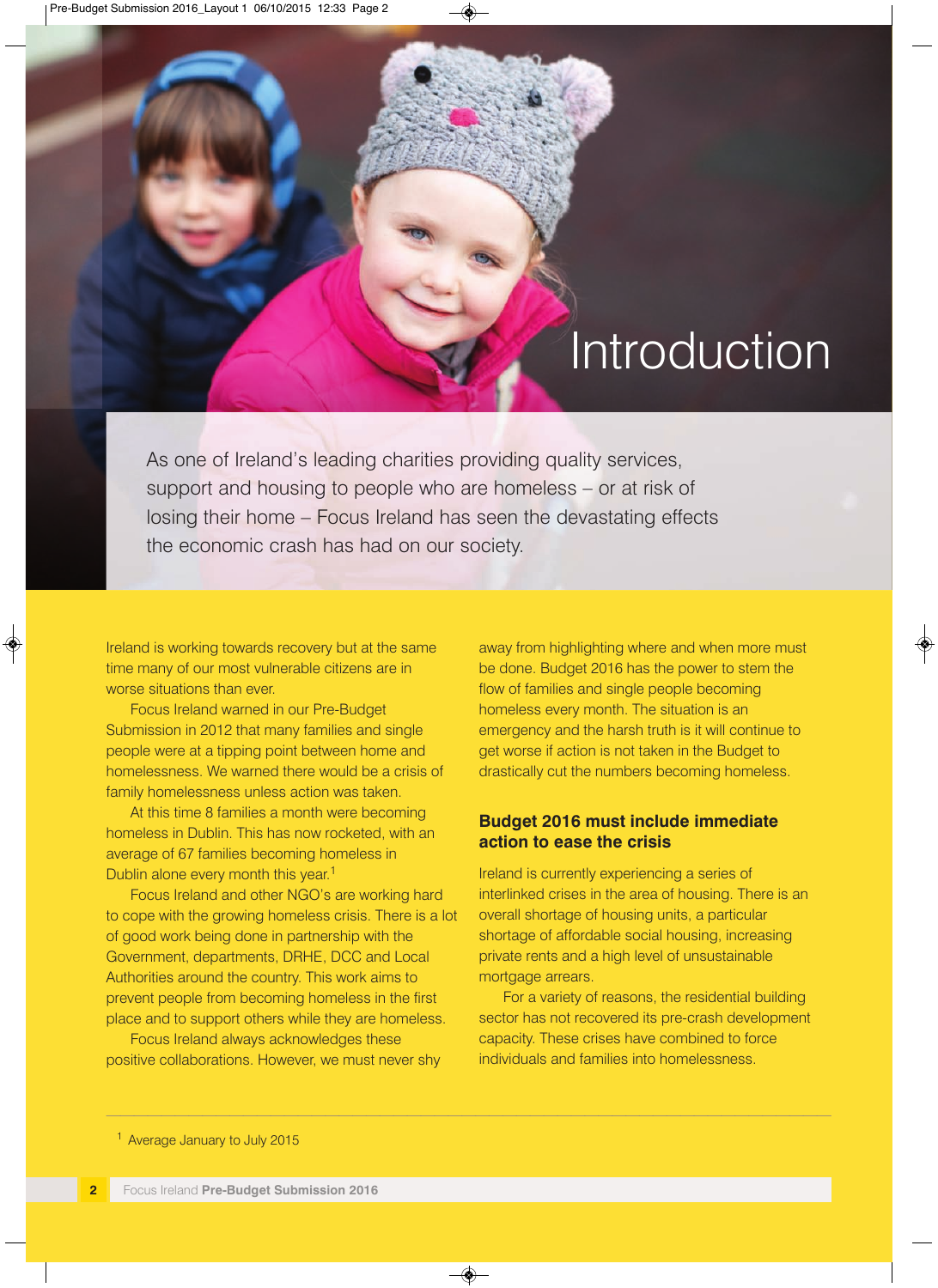## **1** Accommodation Supply

The main reason for our current homelessness crisis is the lack of affordable housing. This critical shortage of affordable housing in our cities, most particularly in Dublin, is pushing people into homelessness. It also traps individuals and families in emergency accommodation as they can't secure housing to move on and escape homelessness. In order to address this crisis a number of policy changes have to be implemented by Government. These must include long-term strategies as well as immediate crisis interventions.

#### **1.1 Facing up to the crisis: Provision of emergency accommodation**

Sustainable solutions to homelessness require policies which prevent people losing their homes and provide affordable homes for people experiencing homelessness. However, it is also essential to have an emergency response to the crisis that individuals and families face while they are experiencing homelessness. It must be a foundation of Government policy that there are sufficient emergency beds for everyone who needs one. This emergency accommodation must also be appropriate, especially considering the rise in the numbers of children experiencing homelessness.

The Focus Ireland/Peter McVerry Trust Street Intake team has reported an increased number of people sleeping rough in Dublin and there are similar reports from Cork and other cities. An increasing number of families, who have been assessed as homeless, are unable to access emergency accommodation because of the Government's reliance on commercial hotels. Despite the efforts of the Dublin Regional Homeless Executive (DRHE), which constantly works

to extend provision and provides emergency accommodation for over 500 families every night, the joint street team verified 5 families sleeping rough in the month of July alone, with many more reporting that that they have done so. $2$ 

This is evidence of the unprecedented crisis in family homelessness, yet the Government is attempting to fund it from the current, already strained, annual homeless budget. Dublin City Council reports that it costs €3 million per annum to provide emergency accommodation for 50 families, so that the scale of this family homelessness crisis simply can't be met within existing resources and is resulting in a funding crisis throughout the homeless sector. Ministerial assertions that resources are not a problem are at odds with front-line experience, where resources are limited and funding is uncertain. Vital decisions about the safety of vulnerable children are being made with inadequate resources and the risk of harm coming to a child whose family is homeless is rising every day.

<sup>2</sup> http://www.environ.ie/en/Publications/DevelopmentandHousing/Housing/FileDownLoad%2C41508%2Cen.pdf

—————————————————————————————————————————————————————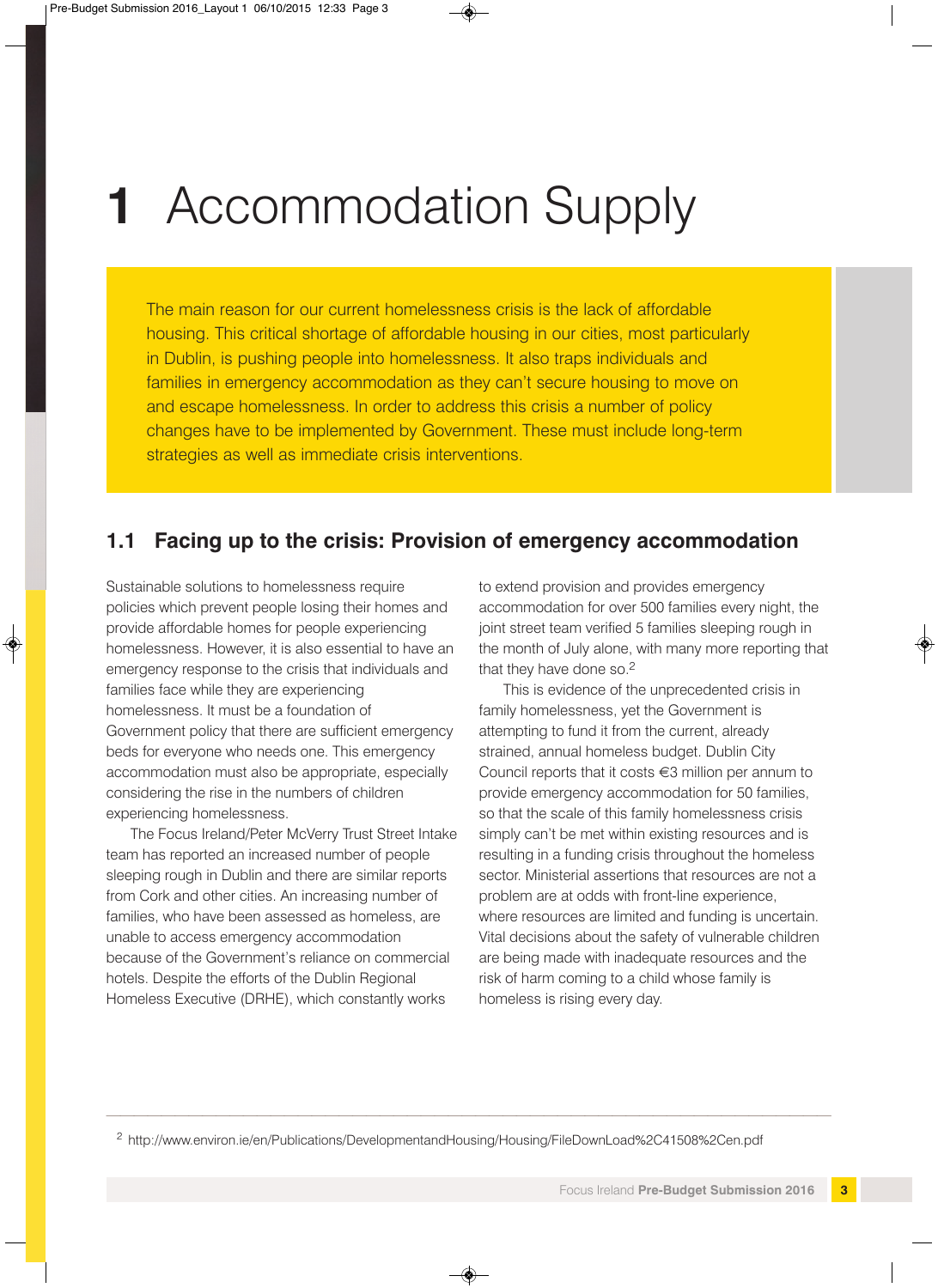**PROPOSAL In line with the Government commitment to the wellbeing of children, as expressed in the Children's Rights Referendum and legislation, the provision of emergency accommodation to homeless families should be a 'demand led' scheme, and Budget 2016 should include a specific funding stream, separate from the annual homeless budget, to ensure that such accommodation is always provided.3**

#### **1.2 Private rental sector intervention**

Due to the failure of successive Governments to invest in social housing, low income families in Ireland have become increasingly dependent on the private rental sector for the provision of affordable homes. The previous decade saw the private rental sector expand to account for 20% of all housing in the State. The sector is now experiencing a substantial contraction, which is having a significant effect on rental rates across the country. Many landlords (who may themselves be in arrears on their mortgage) are deciding to withdraw from the market, or are being repossessed by banks. These properties are frequently sold on to owner-occupiers and are thus removed from the rented housing stock. This is leading to a serious shortage of affordable rental accommodation options.

The decision of the Department of Social Protection to freeze Rent Supplement levels in 2013, coupled with inadequate social welfare rates more generally, means that families and individuals on low incomes are unable to compete with people in work who appear more attractive to landlords. While the rate of rent increases in Dublin has recently slowed down, rental inflation continues to plague those looking for accommodation. Focus Ireland acknowledges that the Government is

currently reviewing the private rented and social housing sectors, and there is a great need for substantial reform of the current policy framework. However, the problems we are facing on a nightly basis also require immediate steps to increase the number of properties for rent across the State. Significant progress in this direction can be made in Budget 2016.

One way in which the Department of Finance can influence the sector is by increasing the return on investment for potential landlords. The savings made through the reduction of the cost of emergency accommodation and the provision of other social services will balance the loss in revenue resulting from such tax initiatives. The tax relief which residential landlords can set against their rental income has been limited to 75% of the interest since the emergency budget of 2009. These are less favorable tax conditions than for investors in commercial property, and create a perverse incentive for investors considering entering the market and provoke existing ones to shift from providing homes to providing commercial property. More positive tax treatment of residential rental income could also reduce the tendency of creditors to evict sitting tenants when they take possession of a rental property.

**PROPOSAL Budget 2016 should increase the tax relief allowed to residential landlords from 75% to equal the relief available to commercial landlords. This will help to increase the number of properties in the rental market. Additional reliefs should be introduced for landlords providing tenancies to households which are moving out of homelessness. This relief would be confined to the 3,000 households who are currently homeless.**

<sup>3</sup> The requirement to draw down this fund would, of course, be reduced by the success of the full range of Government homelessness prevention and housing measures.

—————————————————————————————————————————————————————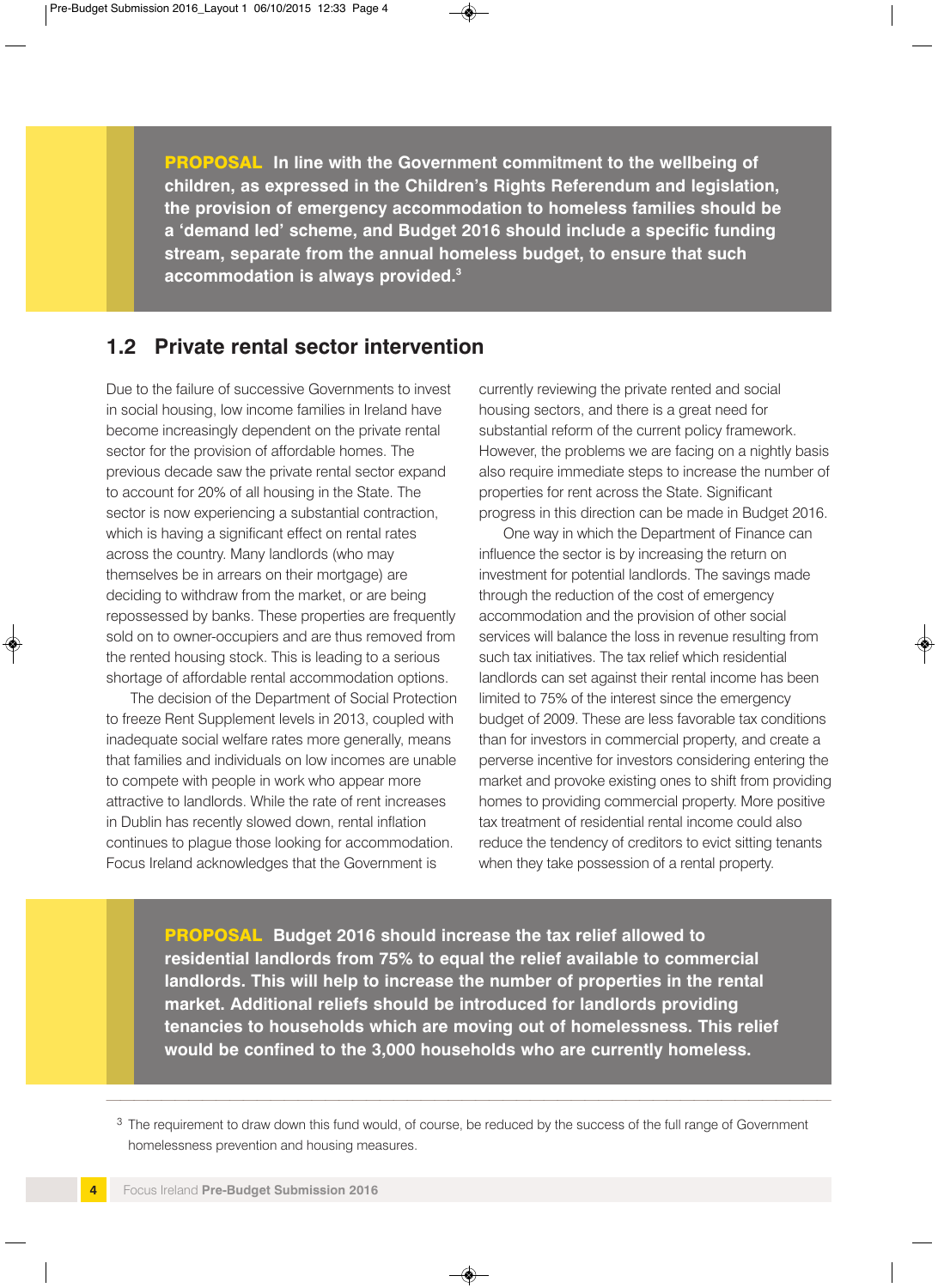#### **1.3 Investment in social housing construction**

Focus Ireland has welcomed the publication and implementation of the Government's Construction 20204 strategy. The Housing Agency has estimated that the State needs to deliver at least 20,000 new homes each year in order to keep pace with rising demand.5 Greater overall supply will eventually trickle down to improve affordability for those on low incomes and those at risk of homelessness. However, given the scale of the crisis, this will take more time than we realistically have. As such, the development of Stateprovided social housing is crucial. The Government recognises this through its Social Housing Strategy 20206 which will deliver 18,000 additional social rented homes by 2017, and a further 17,000 homes by 2020.<sup>7</sup> These targets have been criticised as inadequate to meet social housing need. While there is some truth in

this, we believe that the real challenge will be to put in place the finance, planning and construction to meet the target which has already been set.

Focus Ireland recognises that the Housing Finance Agency (HFA) has recently responded to the needs of the Approved Housing Bodies (AHBs) by providing a long-term fixed rate financing product. However, a shift in the balance towards directly providing capital rather than quasi commercial loans would allow AHBs to progress development projects more rapidly. The 2016 Budget could increase the capacity to deliver these units by improving access to capital for AHBs. This should be achieved by a range of budgetary measures increasing the allocation to the Capital Acquisition Scheme (CAS) and a change of accountancy procedure to multi-annual budgeting.

<sup>4</sup> http://www.merrionstreet.ie/en/wp-content/uploads/2014/05/Construction-Strategy-14-May-20141.pdf

—————————————————————————————————————————————————————

<sup>5</sup> National Statement of Housing Supply and Demand 2014 and Outlook for 2015–17

<sup>6</sup> http://www.environ.ie/en/PublicationsDocuments/FileDownLoad%2C39622%2Cen.pdf

 $7$  A further 75,000 social housing units will be provided through schemes such as HAP. However, these are unlikely to constitute an increase in overall housing supply, simply a transfer of units from the private rented to socially rented sectors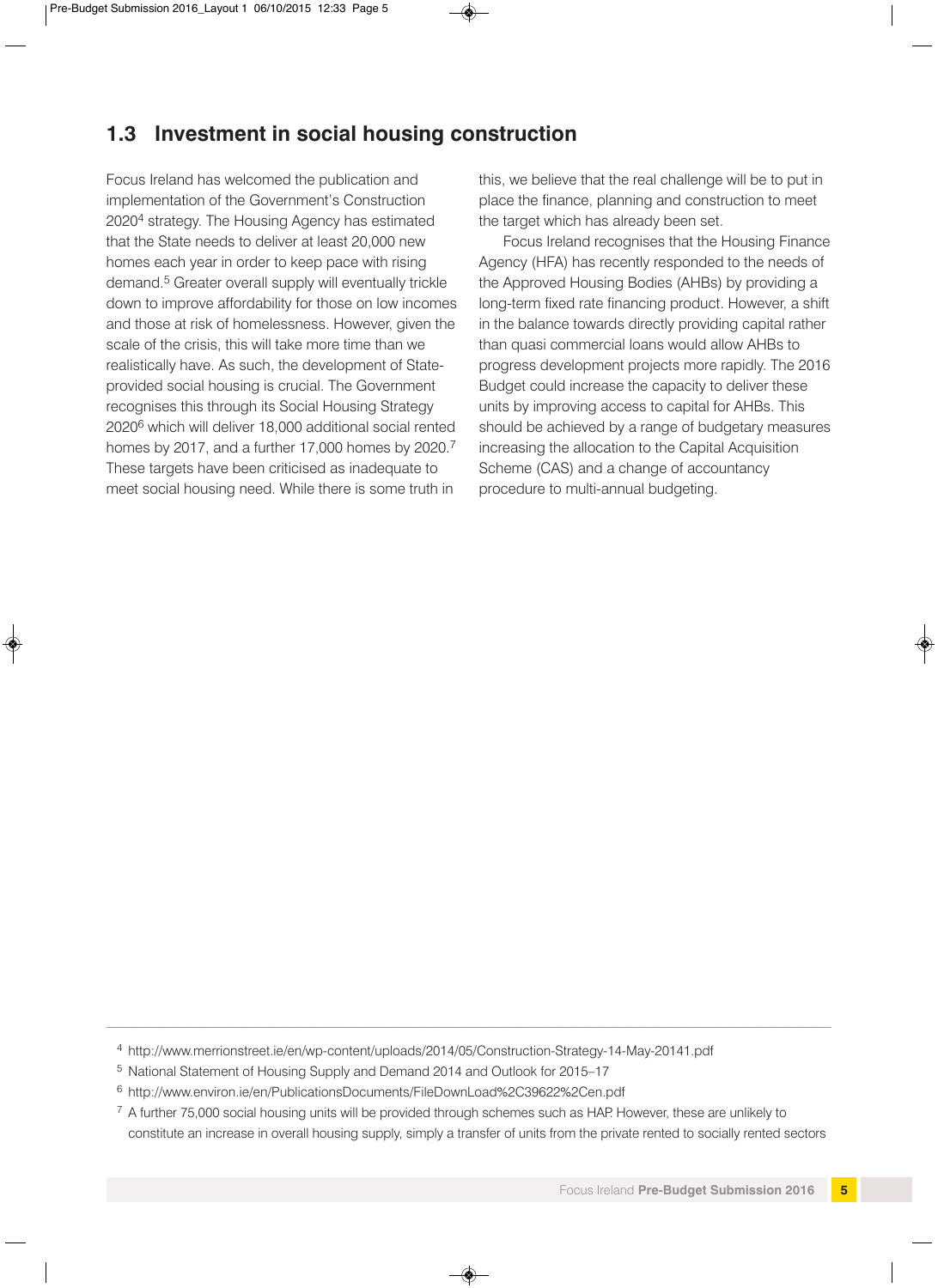### **2** Social Protection

The social protection system is vitally important in ensuring those on low incomes or those experiencing financial stress remain in stable and safe accommodation. While the current Government has made the maintenance of the overall social protection system a priority, the same cannot be said for the elements of the social protection system which relate to providing a home. Focus Ireland believes there has been a failure to understand the importance of social protection in tackling homelessness. A coherent and well-funded social protection strategy which acknowledges its role in preventing homelessness would significantly improve matters.

#### **2.1 Increasing rent supplement rates**

Rent supplement has always played an integral role in assisting those who live in private rented accommodation and who need to maintain their homes during periods of unemployment or illness. The proportion of people living in private rented accommodation has increased from 10% to 20% over the last decade, thereby increasing the number of households for which rent supplement is an important safety net. The introduction of the Housing Assistance Payment (HAP) will mean that rent supplement will become less important for those seeking to exit homelessness. However, its role will remain central in the prevention of homelessness. In recent research undertaken by Focus Ireland, it was found that a significant number of respondent families were economically

homeless, having been unable to meet the cost of their housing.8

Current rent supplement rates were set in June 2013 and have not been reviewed since. As such, they fail to take into account the rent increases experienced across the country in the past two years. Individuals in receipt of rent supplement are forced to illegally 'top up' their rent in order to maintain their accommodation, thus further limiting their finances. The maximum rent payable under the Rent Supplement scheme should be in line with the median market rent. The Department of Social Protection implicitly acknowledges that the current rates are too low by relying on deciding officers' discretion to increase payments. While some element of discretion is essential, this cannot be used as a solution to systematic inadequacy.

**PROPOSAL Current rent supplement rates should be immediately reviewed and increased, and the Government should commit to a transparent process for the review of the rates every 12 months.**

————————————————————————————————————————————————————— <sup>8</sup> https://www.focusireland.ie/files/come%20back%20when%20youre%20homeless%20new%20presenters%20april%202015%20final3.pdf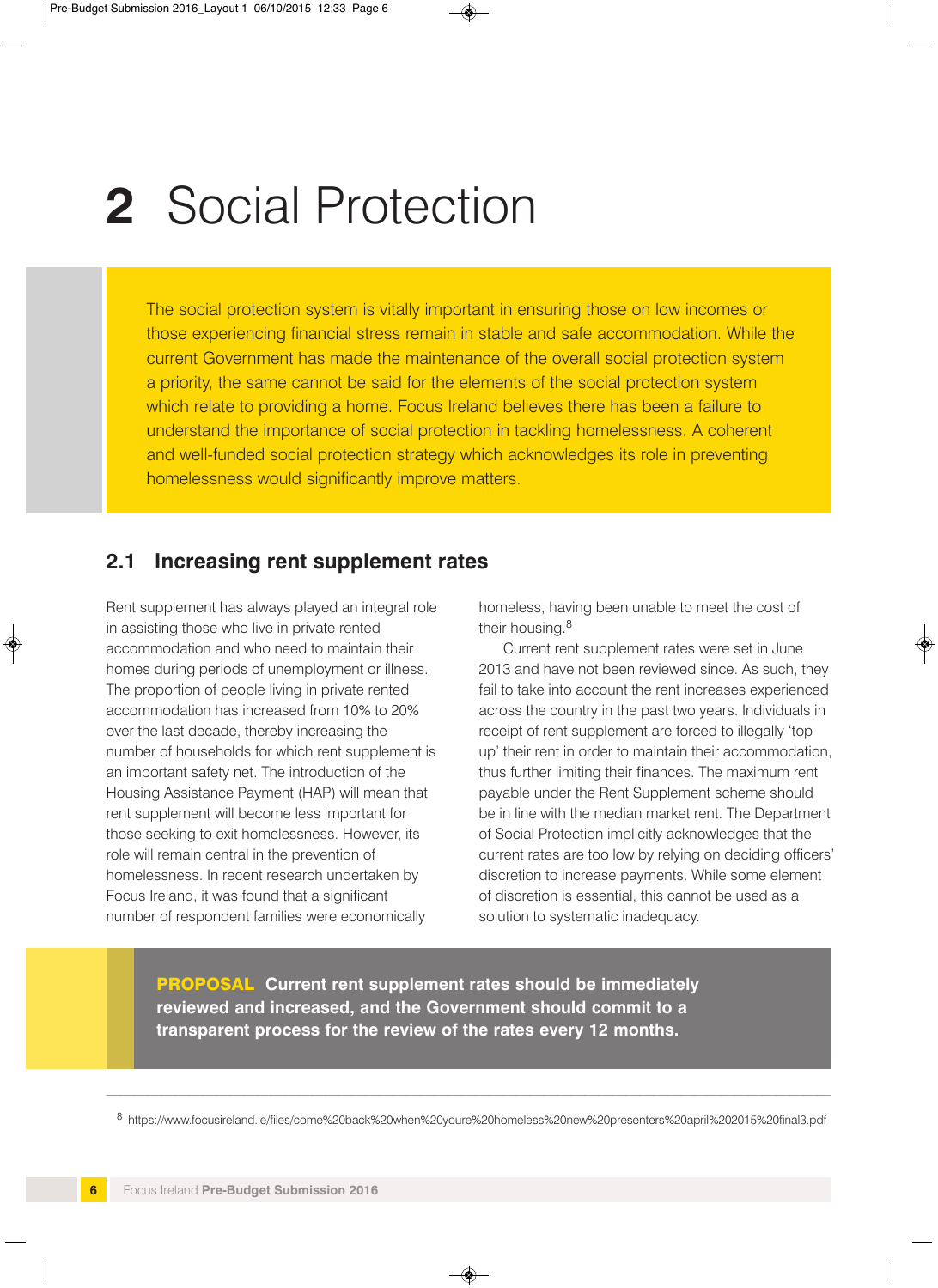#### **2.2 Strengthen Housing Assistance Payment**

Housing Assistance Payment (HAP) was introduced under the Housing (Miscellaneous Provisions) Act 2014. It was designed as a payment to replace rent supplement for those with a long-term housing need who qualify for social housing support. It is currently being extended to all local authorities on a phased basis. The Social Housing Strategy envisages most long-term recipients of Rent Supplement moving to HAP over the next few years.

Through adopting the differential rent system, the HAP payment allows people to work while claiming support. However, in order for HAP to be an effective scheme and a meaningful improvement it should be separately administered and should not be funded by way of a transfer budget from the Department of Social Protection.

**PROPOSAL An independent and transparent mechanism must be introduced to review HAP rates annually in order to ensure that the scheme reflects real rent levels and fulfills its purpose.**

#### **2.3 Increasing the basic rate of social welfare**

While the routes into homelessness can be complex and involve a range of structural, social and personal factors, an individual's financial situation is one of the main pathways into homelessness. While the basic rate of social welfare for those over the age of 25 has been protected since 2011, it had been reduced in preceding budgets. These cuts were defended on the basis of the declining cost of living in the State at the time.<sup>9</sup>

However, since 2011, two welfare cuts, coupled with an increasing cost of living, have resulted in a considerable erosion of living standards for those reliant on social welfare payments. The chart on the

next page plots recent increases in CPI compared to stagnant social welfare rates. The cost of living has increased further with the introduction of additional charges such as the water charge. As such, families and individuals relying on social welfare are living below the poverty line. If social welfare rates do not keep pace with rising inflation we will see more people falling into consistent and pervasive poverty, with the resulting pressures on housing and homeless services. If a family can access a payment which enables them to live above the poverty line they are more likely to be healthy and economically and socially active.

**PROPOSAL Focus Ireland believes that basic social welfare rates must be increased above the annual rate of inflation.**

—————————————————————————————————————————————————————

<sup>9</sup> http://politico.ie/politics/government-deceives-public-social-welfare-cuts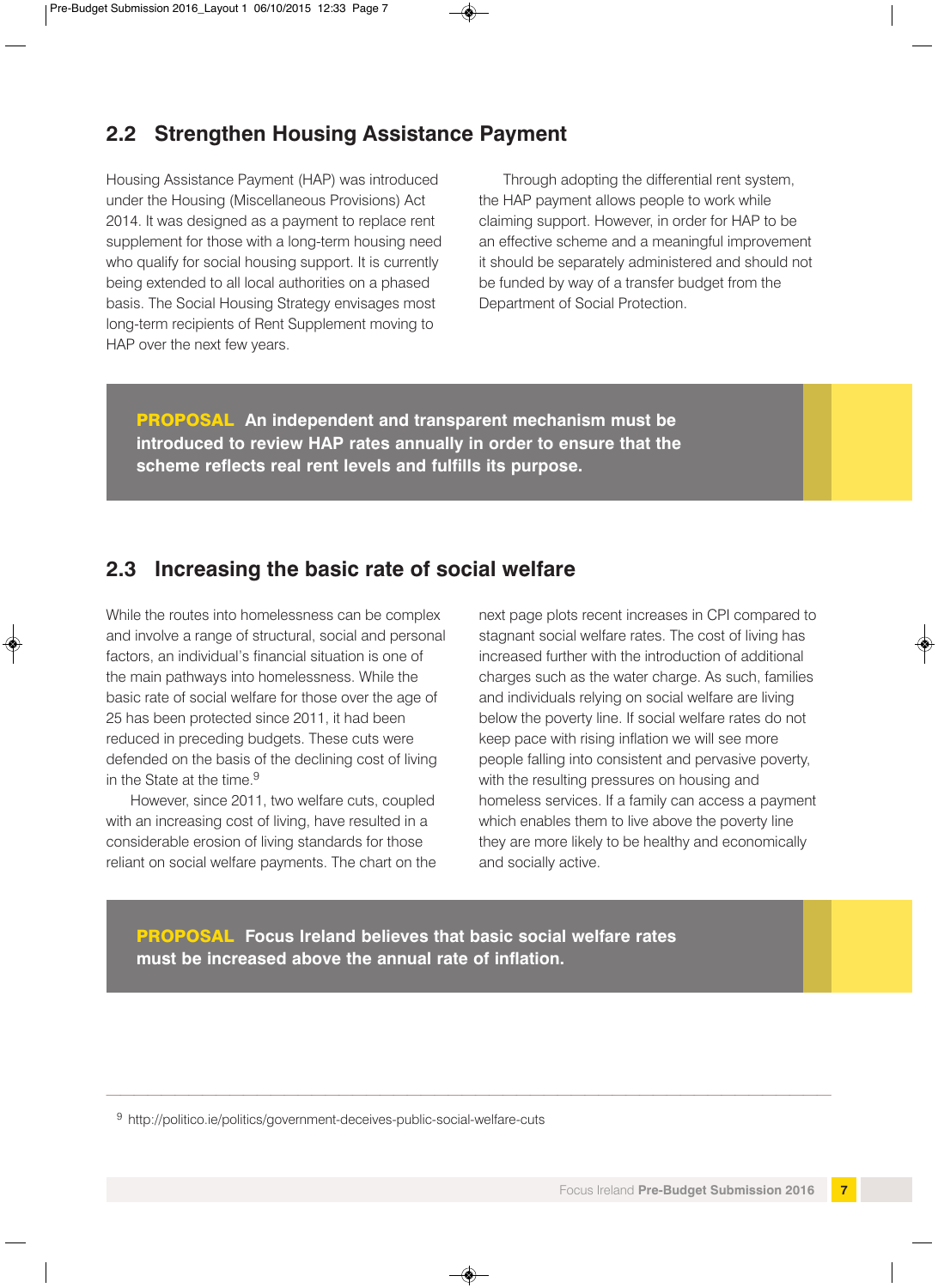

**Consumer Price Index <b>Basic Rate of Social Protection** 



**Table 1: CPI (excl. Housing) (Base Dec 2006=100) and Basic Rate of Social Protection**

#### **2.4 Addressing social welfare rates of those under 26**

Young people accessing emergency homeless services can find themselves trapped in homelessness due to the reduced rate of social welfare paid to people under the age of 26. While young people might be ready to move on from emergency accommodation, they find themselves unable to locate or sustain tenancies due to this gap in the social protection system. Over 570 people under the age of 25 were living in emergency homeless accommodation in July 2015. These young people are forced to survive on the limited social welfare payment, which was intended to deter young

people from becoming reliant on the State, while also attempting to move on from homelessness. Given the current rental market and the lack of available social housing, this is an almost impossible task.

The Government has stated a number of times that they intend to rectify this problem, but no solutions have been proffered, and rates were in fact again reduced in the 2014 budget. This policy lacuna also results in increased costs for the State, given the expense involved in providing emergency accommodation for young people unable to afford independent living arrangements.

**PROPOSAL Budget 2016 should include a targeted budgetary provision to provide routes out of homelessness for these young people.**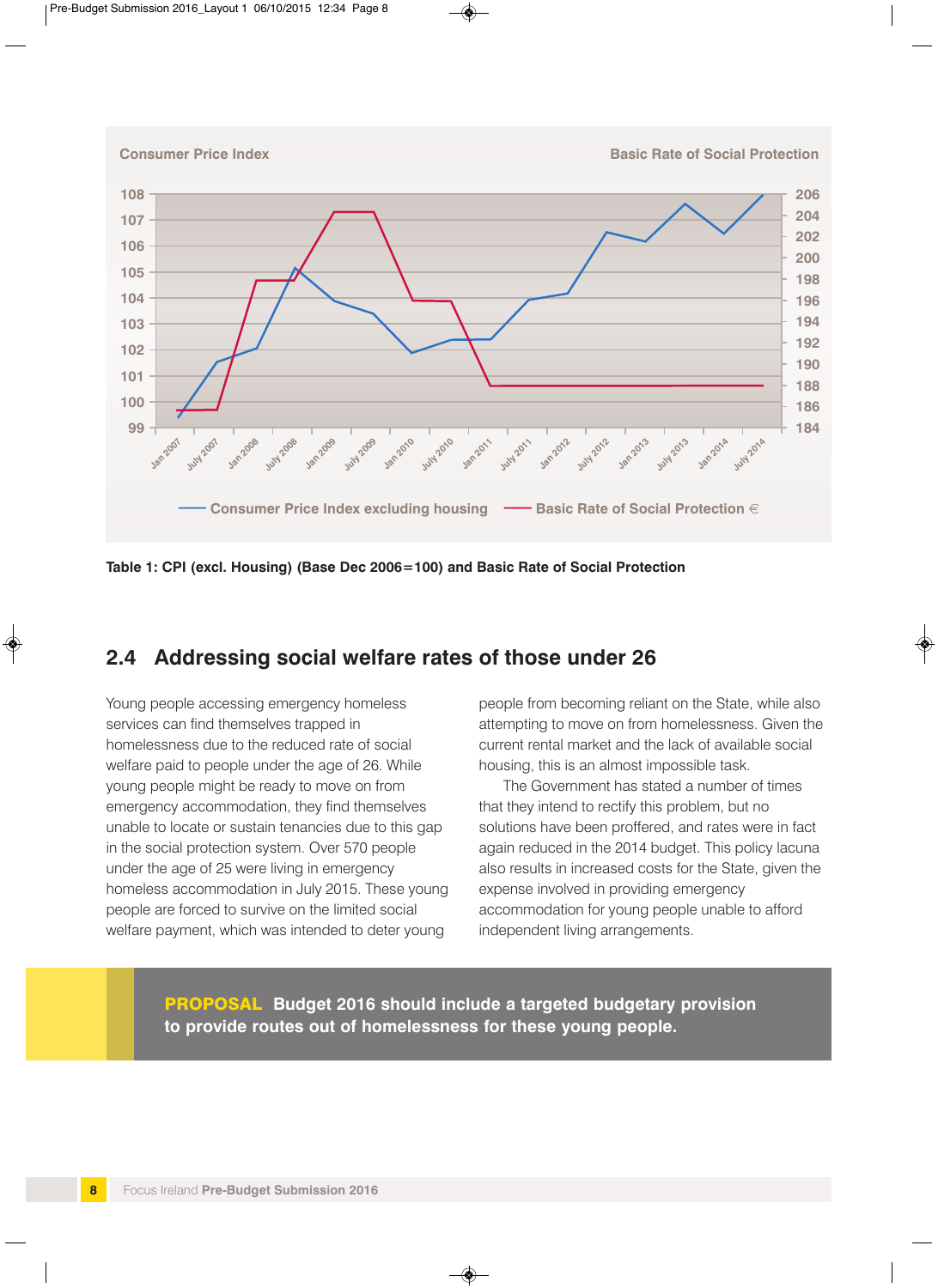### **2.5 Children and young people – increasing funding to Tusla**

Arising from the scandals in the past, Irish society has arrived at a broad consensus that the welfare of children must be among our highest priorities. In large part, Tulsa has been given statutory responsibility for ensuring that this objective is achieved. While delivering this will depend on more than funding, it cannot be achieved without adequate funding. Tusla is making good progress within certain areas of its remit. Figures released in April 2015 show that 92% of children in care have an allocated social worker.<sup>10</sup> While this figure could certainly be higher, there are areas which need significantly more investment in order to ensure effective service provision to all young people requiring assistance.

For example, data from the same figures shows that 28.1% of child protection and children in care cases were awaiting allocation. This is significant, particularly considering that families with children experiencing homelessness will make up this group. While addressing the Joint Oireachtas Committee on Health and Children, Mr. Gordon Jeyes, chief executive of Tusla, estimated that the agency required between 220 and 250 additional social workers.<sup>11</sup> Mr. Jeyes also stated that, in order for the agency to even 'stand still' a budgetary increase of €25 million would be necessary. However, 'standing still' is not an adequate position to remain in, considering that service gaps already exist. These will widen unless the Government invests the requisite resources.

**PROPOSAL Budget 2016 should announce a four-year funding package for Tusla, bringing its funding to a level adequate to fulfil all its obligations by 2020. The funding package must take into account the additional resources which will be required when the Children First guidelines are placed on a statutory footing.**

<sup>10</sup> http://www.tusla.ie/uploads/content/Final Version Tusla Management Data Report April 2015 V 1.pdf

—————————————————————————————————————————————————————

<sup>11</sup> https://www.kildarestreet.com/committees/?id=2015-07-17a.7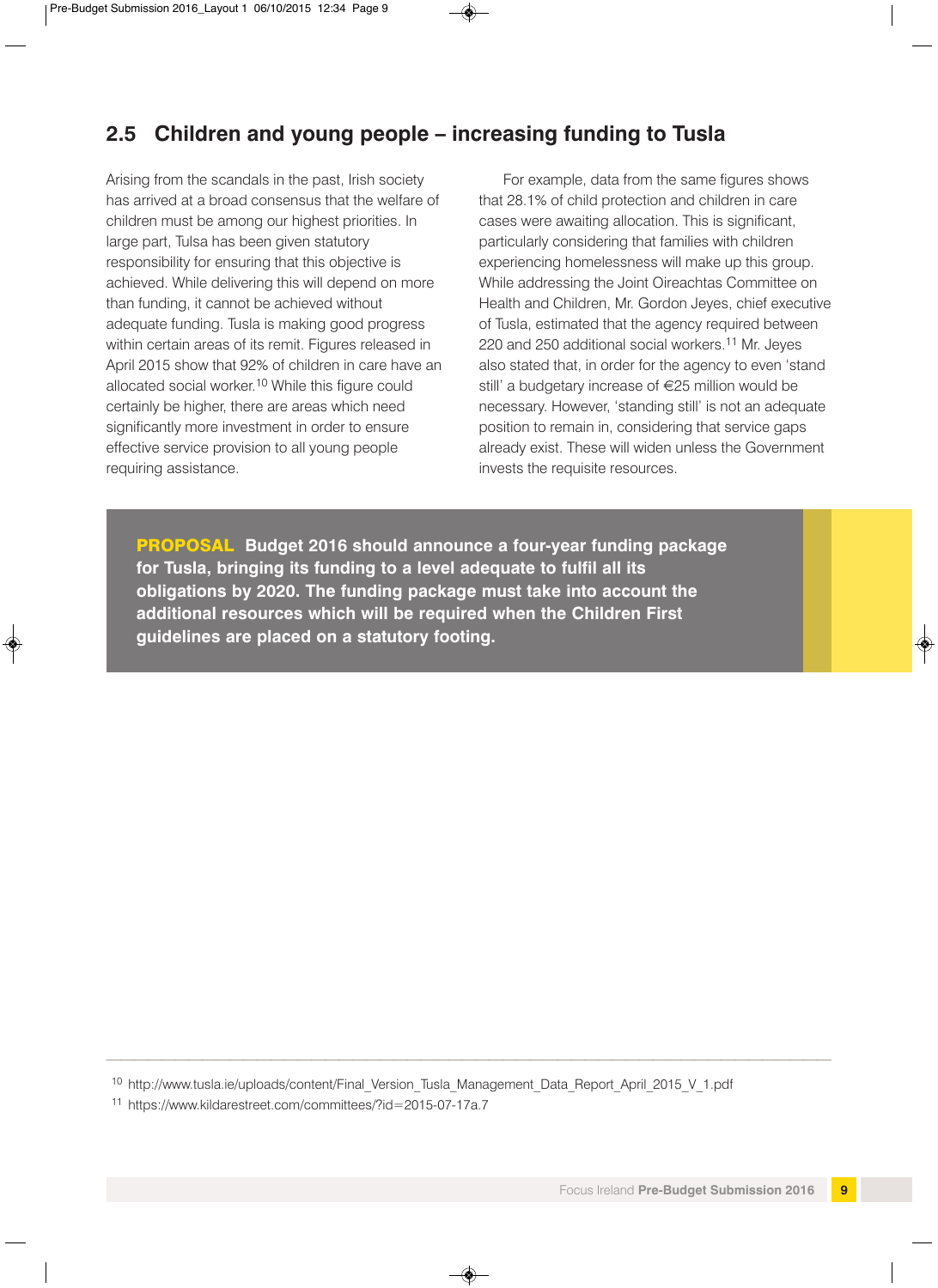### **3** Homeless Services

Solving the homelessness crisis cannot be achieved through the provision of social housing alone. While services specifically focused on helping people find housing are vital, people who are currently homeless, or who are at risk of becoming homeless, require additional support in order to deal with the situation they are facing and to help them secure and maintain settled accommodation. Most of these services are funded by the Department of Environment through the local authorities, but given the complex nature of the problem, a range of other Departments fund significant elements of homeless provision.

—————————————————————————————————————————————————————

### **3.1 Ring-fence family emergency spending and maintain DOE (Section 10) and HSE (Social Inclusion) budget**

As Ireland begins to witness the first signs of economic recovery, it is vital that the Government takes into account the impact years of austerity have had on the most vulnerable. For these individuals, the benefits of a slowly improving economy will take years to trickle down, if they ever do. Homeless organisations continue to see an increased demand for crisis and prevention services. These organisations have also felt the impact of austerity provisions and have seen staff numbers and wages cut. Funding for homeless organisations comes from three main sources: the Department of the Environment (through local authorities), the Health Service Executive, and public fundraising. Tusla (the Child and Family Agency) and youth services also provide important funding to some organisations working in these fields. All these funding sources have come under pressure in recent years, and with increasing demand for services, this looks set to continue.

The Government's Homeless Oversight Group recommended that there should be no cuts to funding for homeless services in order to achieve the 2016 target. With increasing numbers of people

becoming homeless, there is an unanswerable case for increased funding for these essential services. In every local authority area the budget for mainstream homeless services is being put under unsustainable pressure because of the necessity to provide homeless families with emergency accommodation in hotels and B&Bs. In the first six months of 2015, the DRHE spent €4.55 million on emergency accommodation, almost as much as the amount spent in the whole of 2014.<sup>12</sup>

The escalating spending on emergency accommodation for homeless families puts the entire funding of homeless services into permanent crisis, undermining the capacity to plan and respond effectively. In response to this, the funding for emergency accommodation for families should be established as a separate demand-led budget within the Department of Environment, drawn down by local authorities as required. The Section 10 budget should be kept at its 2015 level, with spending being directed towards services and interventions which will reduce the number of households becoming homeless, in particular advice and information services.

<sup>12</sup> IrishTimes 22nd July 2015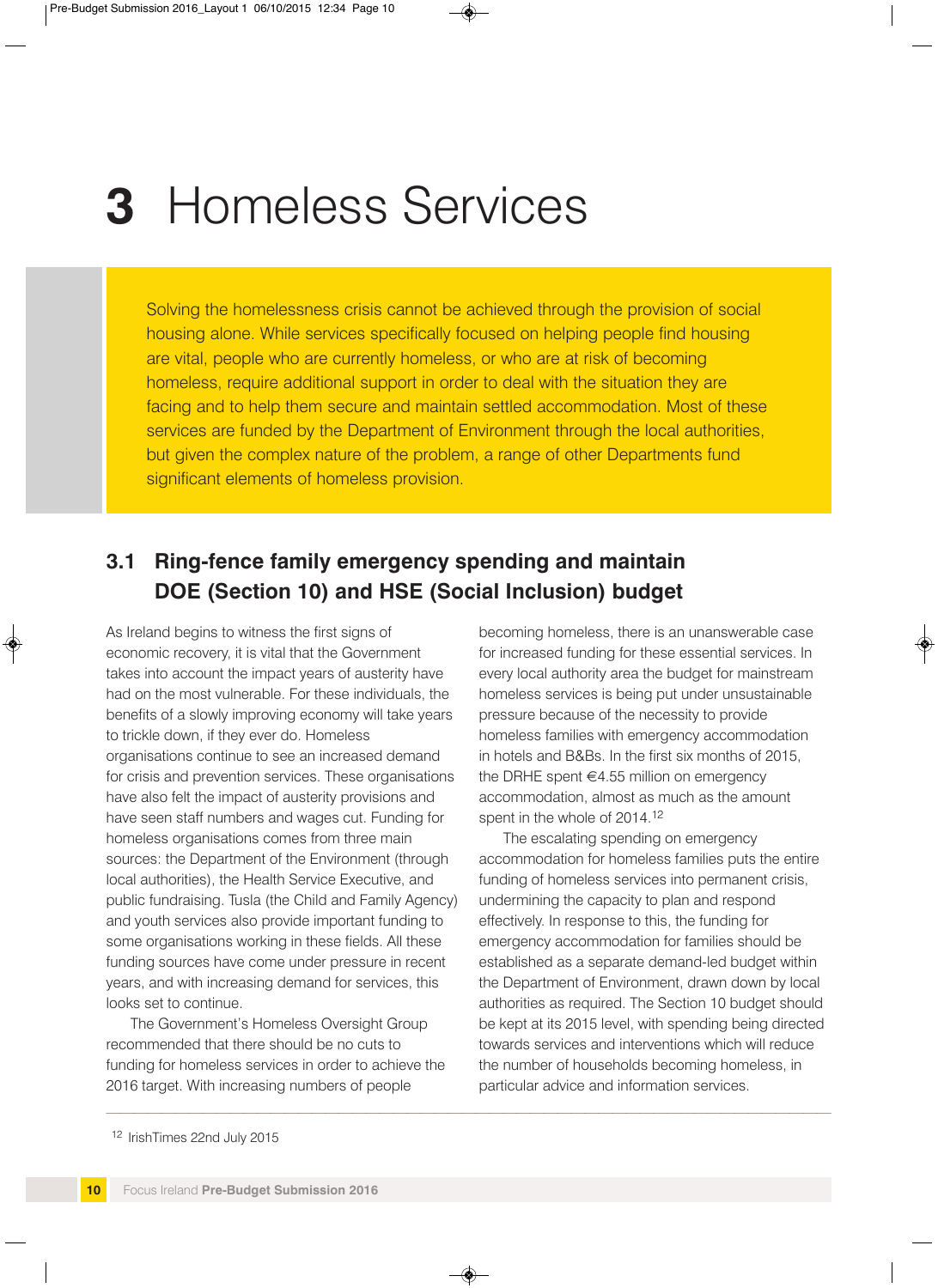#### **3.2 Investment in HSE homeless services**

While the Department of the Environment has maintained funding levels in recent years, there have been significant cuts to funding allocations within the HSE. Health interventions are a vital aspect of homelessness prevention. A recent study conducted by the Partnership for Health Equity in Dublin and Limerick, found that 89% of respondents who were homeless had a diagnosed physical or mental health problem.<sup>13</sup>

While Focus Ireland believes that the answer to homelessness is a home, sometimes a home is not all that is required. Additional services can be just as crucial in keeping people in safe and secure accommodation. Given the importance of healthbased interventions, Focus Ireland believes that funding must be provided in line with the demand experienced by front-line services, for example addiction or mental health services. Focus Ireland

further believes that investment should be made into community-based services, particularly in the area of mental health.<sup>14</sup>

The National Advisory Committee on Drugs has previously stated that service providers felt there were not enough beds available for treatment programmes, particularly given the increased needs of individuals who are homeless and the fact that residential programmes are the only feasible option as an absence of home and personal support systems makes out-patient treatments much more difficult.<sup>15</sup> A report of the HSE working group on residential treatment and rehabilitation estimated that there was a deficit of 356.5 treatment beds in the State. Focus Ireland believes that increased funding for such services is an important aspect of a well-rounded healthcare system and will help to prevent homelessness.

<sup>13</sup> http://www.irishtimes.com/news/ireland/irish-news/disproportionate-levels-of-illness-and-addictionamonghomeless-people-1.1964372

—————————————————————————————————————————————————————

<sup>14</sup> http://www.drugs.ie/resourcesfiles/reports/3966-42381118.pdf

<sup>15</sup> http://www.drugsandhousing.co.uk/druguseamongstthehomelesspopulationinireland.pdf